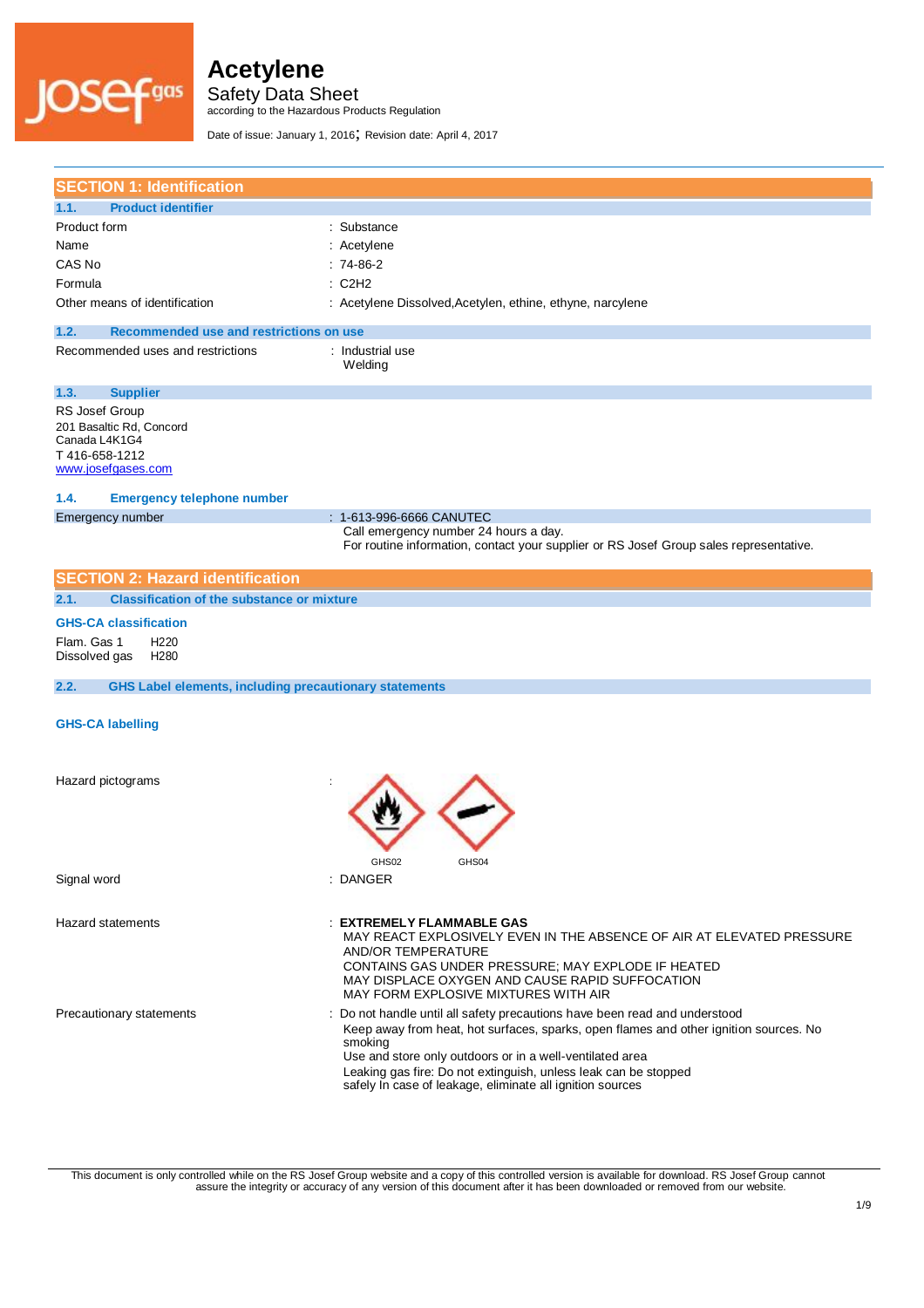

Safety Data Sheet

according to the Hazardous Products Regulation Date of issue: January 1, 2016 Revision date: April 4, 2017

|                                                         | Dispose of contents/container in accordance with container Supplier/owner<br>instructions Protect from sunlight when ambient temperature exceeds 52°C (125°F)<br>Use a back flow preventive device in the piping<br>Close valve after each use and when empty<br>Fusible plugs in the top, bottom, or valve melt at 98°C to 107°C (208°F to 224°F). Do not<br>discharge at pressures above 15 psig (103 kPa)<br>Use only with equipment rated for cylinder pressure<br>Never put cylinders into unventilated areas of passenger vehicles |
|---------------------------------------------------------|------------------------------------------------------------------------------------------------------------------------------------------------------------------------------------------------------------------------------------------------------------------------------------------------------------------------------------------------------------------------------------------------------------------------------------------------------------------------------------------------------------------------------------------|
| <b>Other hazards</b><br>2.3.                            |                                                                                                                                                                                                                                                                                                                                                                                                                                                                                                                                          |
| Other hazards not contributing to the<br>classification | : For safety reasons, the acetylene is dissolved in acetone (CAS no. 67-64-1; Flam. Lig. 2, Eye<br>Irrit. 2, STOT SE 3) in the gas container. Vapour of the solvent is carried away as impurity<br>when the acetylene is extracted from the gas container. The concentration of the solvent<br>vapour in the gas is lower than the concentration limits to change the classification of the<br>acetylene.                                                                                                                                |

### **2.4. Unknown acute toxicity (GHS-CA)**

No data available

| <b>SECTION 3: Composition/information on ingredients</b> |                  |          |                                                                |
|----------------------------------------------------------|------------------|----------|----------------------------------------------------------------|
| <b>Substances</b><br>3.1.                                |                  |          |                                                                |
| <b>Name</b>                                              | CAS No.          | % (Vol.) | Common Name (synonyms)                                         |
| Acetylene<br>(Main constituent)                          | (CAS No) 74-86-2 | 100      | Ethyne / Acetylene, dissolved / Acetylene (liquefied) / Ethine |

#### **3.2. Mixtures**

|  |  | Not applicable |  |
|--|--|----------------|--|
|--|--|----------------|--|

| <b>SECTION 4: First-aid measures</b>                            |                                                                                                                                                                                                                                                                                                                                                                                                                                                                           |  |  |
|-----------------------------------------------------------------|---------------------------------------------------------------------------------------------------------------------------------------------------------------------------------------------------------------------------------------------------------------------------------------------------------------------------------------------------------------------------------------------------------------------------------------------------------------------------|--|--|
| <b>Description of first aid measures</b><br>4.1.                |                                                                                                                                                                                                                                                                                                                                                                                                                                                                           |  |  |
| First-aid measures after inhalation                             | : Remove victim to uncontaminated area wearing self contained breathing apparatus. Keep<br>victim warm and rested. Call a doctor. Apply artificial respiration if breathing stopped.                                                                                                                                                                                                                                                                                      |  |  |
| First-aid measures after skin contact                           | : The liquid may cause frostbite. For exposure to liquid, immediately warm frostbite area with<br>warm water not to exceed 105°F (41°C). Water temperature should be tolerable to normal<br>skin. Maintain skin warming for at least 15 minutes or until normal coloring and sensation have<br>returned to the affected area. In case of massive exposure, remove clothing while showering<br>with warm water. Seek medical evaluation and treatment as soon as possible. |  |  |
| First-aid measures after eye contact                            | : Immediately flush eyes thoroughly with water for at least 15 minutes. Hold the eyelids open and<br>away from the eyeballs to ensure that all surfaces are flushed thoroughly. Contact an<br>ophthalmologist immediately. Get immediate medical attention.                                                                                                                                                                                                               |  |  |
| First-aid measures after ingestion                              | : Ingestion is not considered a potential route of exposure.                                                                                                                                                                                                                                                                                                                                                                                                              |  |  |
| 4.2.<br>Most important symptoms and effects (acute and delayed) |                                                                                                                                                                                                                                                                                                                                                                                                                                                                           |  |  |
| No additional information available                             |                                                                                                                                                                                                                                                                                                                                                                                                                                                                           |  |  |
| 4.3.                                                            | Immediate medical attention and special treatment, if necessary                                                                                                                                                                                                                                                                                                                                                                                                           |  |  |
| Other medical advice or treatment                               | : Obtain medical assistance.                                                                                                                                                                                                                                                                                                                                                                                                                                              |  |  |

|             | <b>SECTION 5: Fire-fighting measures</b>            |                                                                                                                                                                                                                                                                                                                                                                                                                                                                                                               |
|-------------|-----------------------------------------------------|---------------------------------------------------------------------------------------------------------------------------------------------------------------------------------------------------------------------------------------------------------------------------------------------------------------------------------------------------------------------------------------------------------------------------------------------------------------------------------------------------------------|
| 5.1.        | Suitable extinguishing media                        |                                                                                                                                                                                                                                                                                                                                                                                                                                                                                                               |
|             | Suitable extinguishing media                        | : See below. See CGA Pamphlet SB-4, Handling Acetylene Cylinders in Fire Situations, for<br>further information.                                                                                                                                                                                                                                                                                                                                                                                              |
| 5.2.        | Unsuitable extinguishing media                      |                                                                                                                                                                                                                                                                                                                                                                                                                                                                                                               |
|             | No additional information available                 |                                                                                                                                                                                                                                                                                                                                                                                                                                                                                                               |
| 5.3.        | Specific hazards arising from the hazardous product |                                                                                                                                                                                                                                                                                                                                                                                                                                                                                                               |
| Fire hazard |                                                     | : If venting or leaking gas catches fire, do not extinguish flames. Flammable vapors may spread<br>from leak, creating an explosive reignition hazard. Vapors can be ignited by pilot lights, other<br>flames, smoking, sparks, heaters, electrical equipment, static discharge, or other ignition<br>sources at locations distant from product handling point. Explosive atmospheres may linger.<br>Before entering an area, especially a confined area, check the atmosphere with an appropriate<br>device. |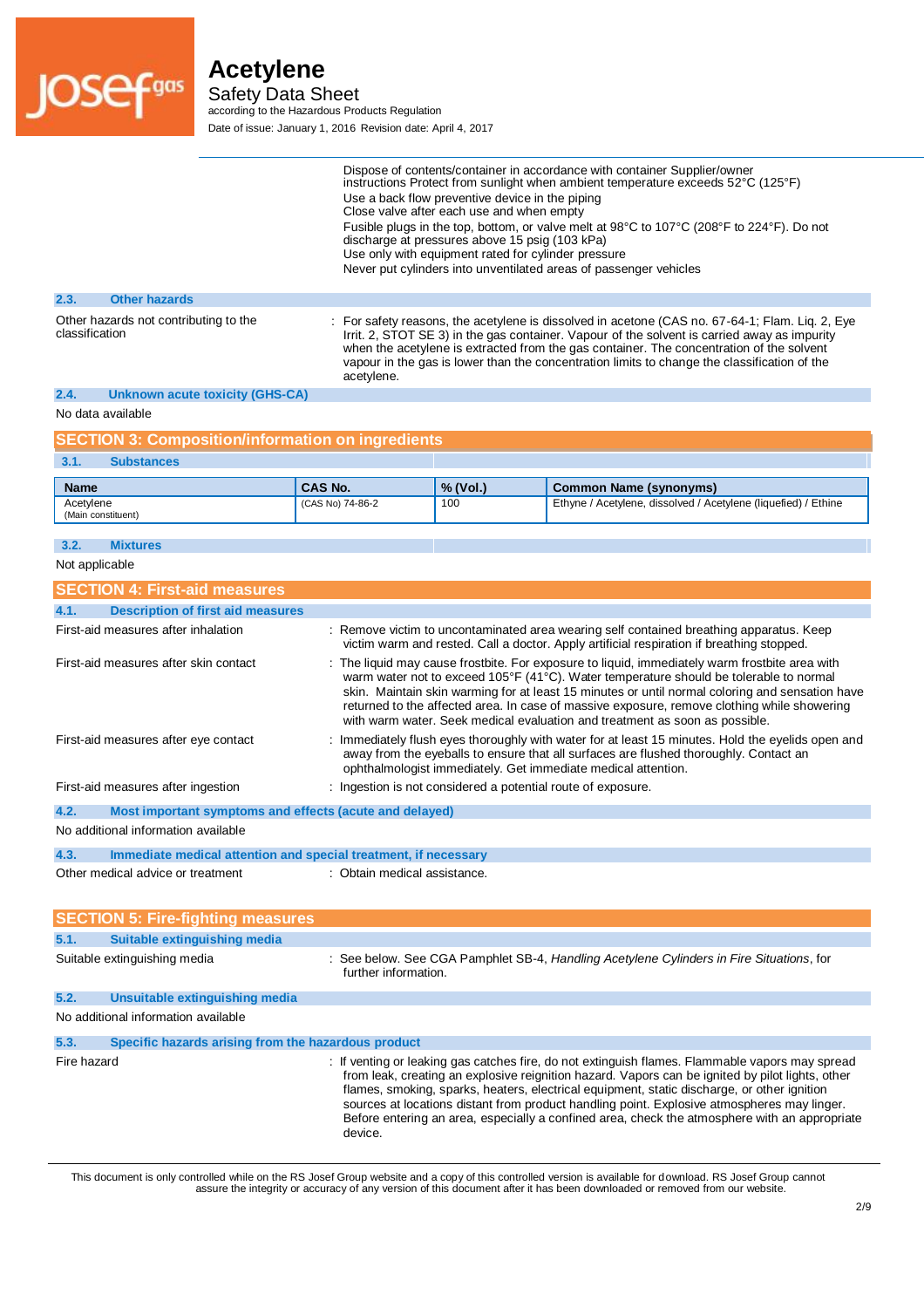

Safety Data Sheet

according to the Hazardous Products Regulation Date of issue: January 1, 2016; Revision Date: April 10, 2017

| Reactivity                                                                        | : No reactivity hazard other than the effects described in sub-sections below.                                                                                                                                                                                                                                                                                                                                                                                                                             |  |  |
|-----------------------------------------------------------------------------------|------------------------------------------------------------------------------------------------------------------------------------------------------------------------------------------------------------------------------------------------------------------------------------------------------------------------------------------------------------------------------------------------------------------------------------------------------------------------------------------------------------|--|--|
| Reactivity in case of fire                                                        | : No reactivity hazard other than the effects described in sub-sections below.                                                                                                                                                                                                                                                                                                                                                                                                                             |  |  |
| 5.4.<br>Special protective equipment and precautions for fire-fighters            |                                                                                                                                                                                                                                                                                                                                                                                                                                                                                                            |  |  |
| Firefighting instructions                                                         | : Evacuate all personnel from the danger area. Use self-contained breathing apparatus (SCBA)<br>and protective clothing. Immediately cool containers with water from maximum distance. Stop<br>flow of gas if safe to do so, while continuing cooling water spray. Remove ignition sources if<br>safe to do so. Remove containers from area of fire if safe to do so. On-site fire brigades must<br>comply with their provincial and local fire code regulations.                                          |  |  |
| Protection during firefighting                                                    | : Compressed gas: asphyxiant. Suffocation hazard by lack of oxygen.                                                                                                                                                                                                                                                                                                                                                                                                                                        |  |  |
| Special protective equipment for fire fighters                                    | : Standard protective clothing and equipment (Self Contained Breathing Apparatus) for fire<br>fighters.                                                                                                                                                                                                                                                                                                                                                                                                    |  |  |
| Specific methods                                                                  | : Use fire control measures appropriate for the surrounding fire. Exposure to fire and heat<br>radiation may cause gas containers to rupture. Cool endangered containers with water spray jet<br>from a protected position. Prevent water used in emergency cases from entering sewers and<br>drainage systems                                                                                                                                                                                             |  |  |
|                                                                                   | Stop flow of product if safe to do so                                                                                                                                                                                                                                                                                                                                                                                                                                                                      |  |  |
|                                                                                   | Use water spray or fog to knock down fire fumes if possible                                                                                                                                                                                                                                                                                                                                                                                                                                                |  |  |
|                                                                                   | Continue water spray from protected position until container stays cool.                                                                                                                                                                                                                                                                                                                                                                                                                                   |  |  |
| Other information                                                                 | : Acetylene containers are provided with pressure relief devices designed to vent contents when<br>exposed to elevated temperature.                                                                                                                                                                                                                                                                                                                                                                        |  |  |
| <b>SECTION 6: Accidental release measures</b>                                     |                                                                                                                                                                                                                                                                                                                                                                                                                                                                                                            |  |  |
| 6.1.                                                                              | Personal precautions, protective equipment and emergency procedures                                                                                                                                                                                                                                                                                                                                                                                                                                        |  |  |
| General measures                                                                  | : Wear self-contained breathing apparatus when entering area unless atmosphere is proven to<br>be safe. Evacuate area. Ensure adequate ventilation. Stop leak if safe to do so.                                                                                                                                                                                                                                                                                                                            |  |  |
| 6.2.<br>Methods and materials for containment and cleaning up                     |                                                                                                                                                                                                                                                                                                                                                                                                                                                                                                            |  |  |
| For containment                                                                   | : Prevent runoff from contaminating the surrounding environment.                                                                                                                                                                                                                                                                                                                                                                                                                                           |  |  |
| <b>Reference to other sections</b><br>6.3.                                        |                                                                                                                                                                                                                                                                                                                                                                                                                                                                                                            |  |  |
| For further information refer to section 8: Exposure controls/personal protection |                                                                                                                                                                                                                                                                                                                                                                                                                                                                                                            |  |  |
| <b>SECTION 7: Handling and storage</b>                                            |                                                                                                                                                                                                                                                                                                                                                                                                                                                                                                            |  |  |
| 7.1.<br><b>Precautions for safe handling</b>                                      |                                                                                                                                                                                                                                                                                                                                                                                                                                                                                                            |  |  |
| Precautions for safe handling                                                     | : Keep away from heat, hot surfaces, sparks, open flames and other ignition sources. No<br>smoking. Use only non-sparking tools. Use only explosion-proof equipment                                                                                                                                                                                                                                                                                                                                        |  |  |
|                                                                                   | Wear leather safety gloves and safety shoes when handling cylinders. Protect cylinders from<br>physical damage; do not drag, roll, slide or drop. While moving cylinder, always keep in place<br>removable valve cover. Never attempt to lift a cylinder by its cap; the cap is intended solely to<br>protect the valve. When moving cylinders, even for short distances, use a cart (trolley, hand<br>truck, etc.) designed to transport cylinders. Never insert an object (e.g. wrench, screwdriver, pry |  |  |

bar) into cap openings; doing so may damage the valve and cause a leak. Use an adjustable strap wrench to remove over-tight or rusted caps. Slowly open the valve. If the valve is hard to open, discontinue use and contact your supplier. Close the container valve after each use; keep closed even when empty. Never apply flame or localized heat directly to any part of the container. High temperatures may damage the container and could cause the pressure relief device to fail prematurely, venting the container contents. For other precautions in using this

product, see section 16.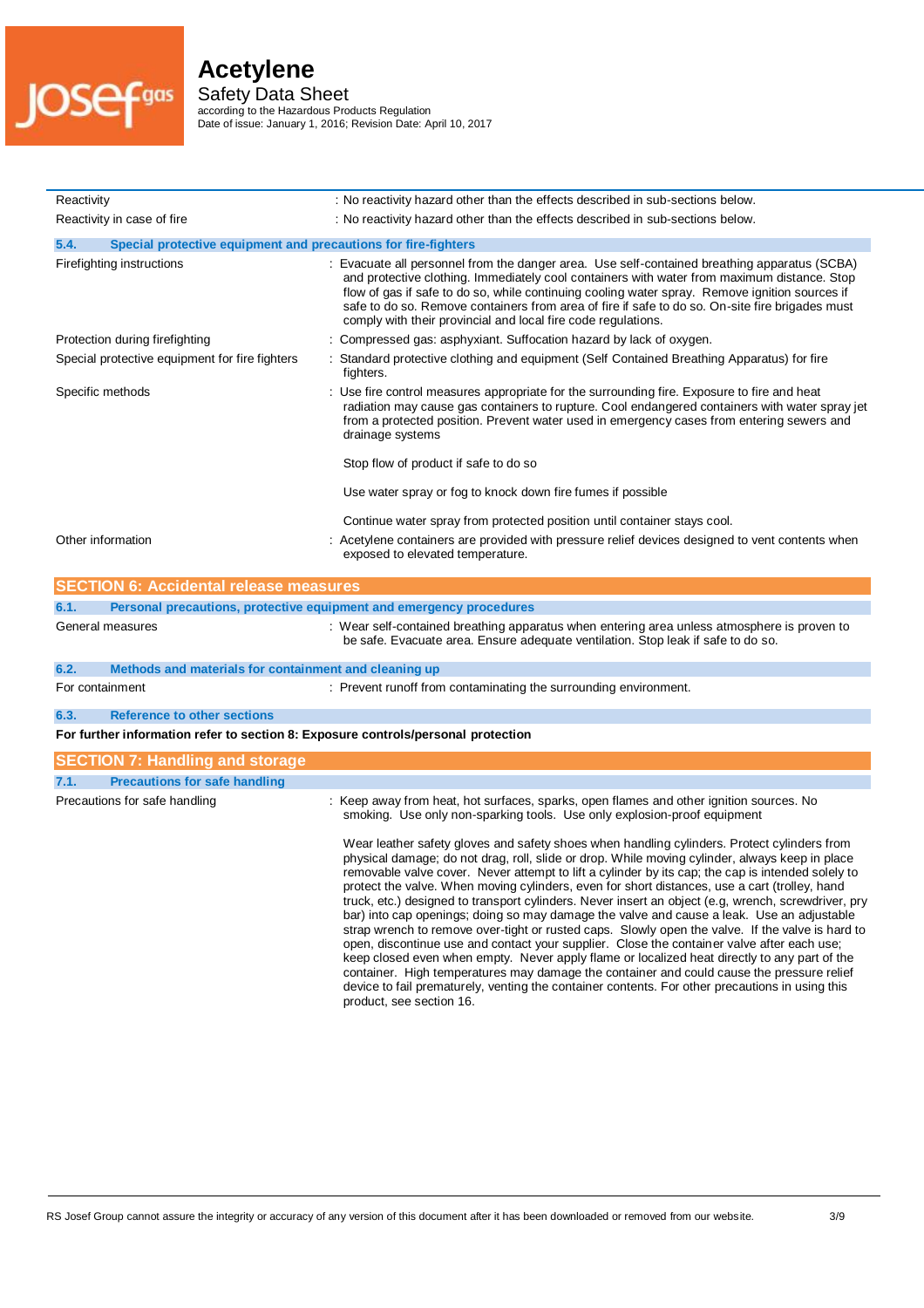**JOSef**gas

# **Acetylene**

Safety Data Sheet according to the Hazardous Products Regulation Date of issue: January 1, 2016 Revision date: April 4, 2017

| 7.2.            | Conditions for safe storage, including any incompatibilities |                                                                                                                                                                                                                                                                                                                                                                                                                                                                                                                                                                                                                                                                                                                                                                                                                                                                                                                                                                                                                                                                                                                                                                                                                                                                                                                                                                                                                                                                                                                                                                                                     |
|-----------------|--------------------------------------------------------------|-----------------------------------------------------------------------------------------------------------------------------------------------------------------------------------------------------------------------------------------------------------------------------------------------------------------------------------------------------------------------------------------------------------------------------------------------------------------------------------------------------------------------------------------------------------------------------------------------------------------------------------------------------------------------------------------------------------------------------------------------------------------------------------------------------------------------------------------------------------------------------------------------------------------------------------------------------------------------------------------------------------------------------------------------------------------------------------------------------------------------------------------------------------------------------------------------------------------------------------------------------------------------------------------------------------------------------------------------------------------------------------------------------------------------------------------------------------------------------------------------------------------------------------------------------------------------------------------------------|
|                 | Storage conditions                                           | : Store only where temperature will not exceed 125°F (52°C). Post "No Smoking or Open<br>Flames" signs in storage and use areas. There must be no sources of ignition. Separate<br>packages and protect against potential fire and/or explosion damage following appropriate<br>codes and requirements (e.g, NFPA 30, NFPA 55, NFPA 70, and/or NFPA 221 in the U.S.) or<br>according to requirements determined by the Authority Having Jurisdiction (AHJ). Always<br>secure containers upright to keep them from falling or being knocked over. Install valve<br>protection cap, if provided, firmly in place by hand when the container is not in use. Store full<br>and empty containers separately. Use a first-in, first-out inventory system to prevent storing full<br>containers for long periods. For other precautions in using this product, see section 16<br><b>OTHER PRECAUTIONS FOR HANDLING, STORAGE, AND USE:</b> When handling product<br>under pressure, use piping and equipment adequately designed to withstand the pressures to<br>be encountered. Never work on a pressurized system. Use a back flow preventive device in the<br>piping. Gases can cause rapid suffocation because of oxygen deficiency; store and use with<br>adequate ventilation. If a leak occurs, close the container valve and blow down the system in a<br>safe and environmentally correct manner in compliance with all international, federal/national,<br>state/provincial, and local laws; then repair the leak. Never place a container where it may<br>become part of an electrical circuit. |
| Storage area:   |                                                              | Acetylene storage in excess of 2.500 cu ft (70.79 cubic meters) is prohibited in buildings and<br>other occupancies.                                                                                                                                                                                                                                                                                                                                                                                                                                                                                                                                                                                                                                                                                                                                                                                                                                                                                                                                                                                                                                                                                                                                                                                                                                                                                                                                                                                                                                                                                |
|                 | <b>SECTION 8: Exposure controls/personal protection</b>      |                                                                                                                                                                                                                                                                                                                                                                                                                                                                                                                                                                                                                                                                                                                                                                                                                                                                                                                                                                                                                                                                                                                                                                                                                                                                                                                                                                                                                                                                                                                                                                                                     |
| 8.1.            | <b>Control parameters</b>                                    |                                                                                                                                                                                                                                                                                                                                                                                                                                                                                                                                                                                                                                                                                                                                                                                                                                                                                                                                                                                                                                                                                                                                                                                                                                                                                                                                                                                                                                                                                                                                                                                                     |
|                 | No additional information available                          |                                                                                                                                                                                                                                                                                                                                                                                                                                                                                                                                                                                                                                                                                                                                                                                                                                                                                                                                                                                                                                                                                                                                                                                                                                                                                                                                                                                                                                                                                                                                                                                                     |
|                 |                                                              |                                                                                                                                                                                                                                                                                                                                                                                                                                                                                                                                                                                                                                                                                                                                                                                                                                                                                                                                                                                                                                                                                                                                                                                                                                                                                                                                                                                                                                                                                                                                                                                                     |
| 8.2.            | <b>Appropriate engineering controls</b>                      |                                                                                                                                                                                                                                                                                                                                                                                                                                                                                                                                                                                                                                                                                                                                                                                                                                                                                                                                                                                                                                                                                                                                                                                                                                                                                                                                                                                                                                                                                                                                                                                                     |
|                 | Appropriate engineering controls                             | : An explosion-proof local exhaust system or a mechanical system is acceptable if it can prevent<br>oxygen deficiency and keep hazardous fumes and gases below all applicable exposure limits in<br>the worker's breathing area. During welding, ensure that there is adequate ventilation to keep<br>worker exposure below applicable limits for fumes, gases, and other by-products of welding.<br>Do not breathe fumes or gases. Short-term overexposure to fumes may cause dizziness,<br>nausea, and dryness or irritation of the nose, throat, and eyes, or may cause other similar<br>discomfort.                                                                                                                                                                                                                                                                                                                                                                                                                                                                                                                                                                                                                                                                                                                                                                                                                                                                                                                                                                                             |
| 8.3.            | Individual protection measures/Personal protective equipment |                                                                                                                                                                                                                                                                                                                                                                                                                                                                                                                                                                                                                                                                                                                                                                                                                                                                                                                                                                                                                                                                                                                                                                                                                                                                                                                                                                                                                                                                                                                                                                                                     |
|                 | Personal protective equipment                                | : In case of splash hazard: safety glasses. Face shield. Gloves.                                                                                                                                                                                                                                                                                                                                                                                                                                                                                                                                                                                                                                                                                                                                                                                                                                                                                                                                                                                                                                                                                                                                                                                                                                                                                                                                                                                                                                                                                                                                    |
|                 |                                                              |                                                                                                                                                                                                                                                                                                                                                                                                                                                                                                                                                                                                                                                                                                                                                                                                                                                                                                                                                                                                                                                                                                                                                                                                                                                                                                                                                                                                                                                                                                                                                                                                     |
| Hand protection |                                                              | : Wear work gloves when handling containers. Wear heavy rubber gloves where contact with<br>product may occur.                                                                                                                                                                                                                                                                                                                                                                                                                                                                                                                                                                                                                                                                                                                                                                                                                                                                                                                                                                                                                                                                                                                                                                                                                                                                                                                                                                                                                                                                                      |
| Eye protection  |                                                              | : Wear goggles and a face shield when transfilling or breaking transfer connections. Select in<br>accordance with the current CSA standard Z94.3, "Industrial Eye and Face Protection", and<br>any provincial regulations, local bylaws or guidelines.                                                                                                                                                                                                                                                                                                                                                                                                                                                                                                                                                                                                                                                                                                                                                                                                                                                                                                                                                                                                                                                                                                                                                                                                                                                                                                                                              |
|                 | Skin and body protection                                     | : As needed for welding, wear hand, head, and body protection to help prevent injury from<br>radiation and sparks. (See ANSI Z49.1.) At a minimum, this includes welder's gloves and<br>protective goggles, and may include arm protectors, aprons, hats, and shoulder protection as<br>well as substantial clothing.                                                                                                                                                                                                                                                                                                                                                                                                                                                                                                                                                                                                                                                                                                                                                                                                                                                                                                                                                                                                                                                                                                                                                                                                                                                                               |
|                 | Respiratory protection                                       | Respiratory protection: Use respirable fume respirator or air supplied respirator when working<br>in confined space or where local exhaust or ventilation does not keep exposure below TLV.<br>Select in accordance with provincial regulations, local bylaws or guidelines. Selection should be<br>based on the current CSA standard Z94.4, "Selection, Care, and Use of Respirators."<br>Respirators should also be approved by NIOSH and MSHA. For emergencies or instances with<br>unknown exposure levels, use a self-contained breathing apparatus (SCBA).                                                                                                                                                                                                                                                                                                                                                                                                                                                                                                                                                                                                                                                                                                                                                                                                                                                                                                                                                                                                                                    |
|                 | Thermal hazard protection                                    | : Wear gloves when transfilling or breaking transfer connections.                                                                                                                                                                                                                                                                                                                                                                                                                                                                                                                                                                                                                                                                                                                                                                                                                                                                                                                                                                                                                                                                                                                                                                                                                                                                                                                                                                                                                                                                                                                                   |
|                 | Environmental exposure controls                              | : Refer to local regulations for restriction of emissions to the atmosphere. See section 13 for<br>specific methods for waste gas treatment.                                                                                                                                                                                                                                                                                                                                                                                                                                                                                                                                                                                                                                                                                                                                                                                                                                                                                                                                                                                                                                                                                                                                                                                                                                                                                                                                                                                                                                                        |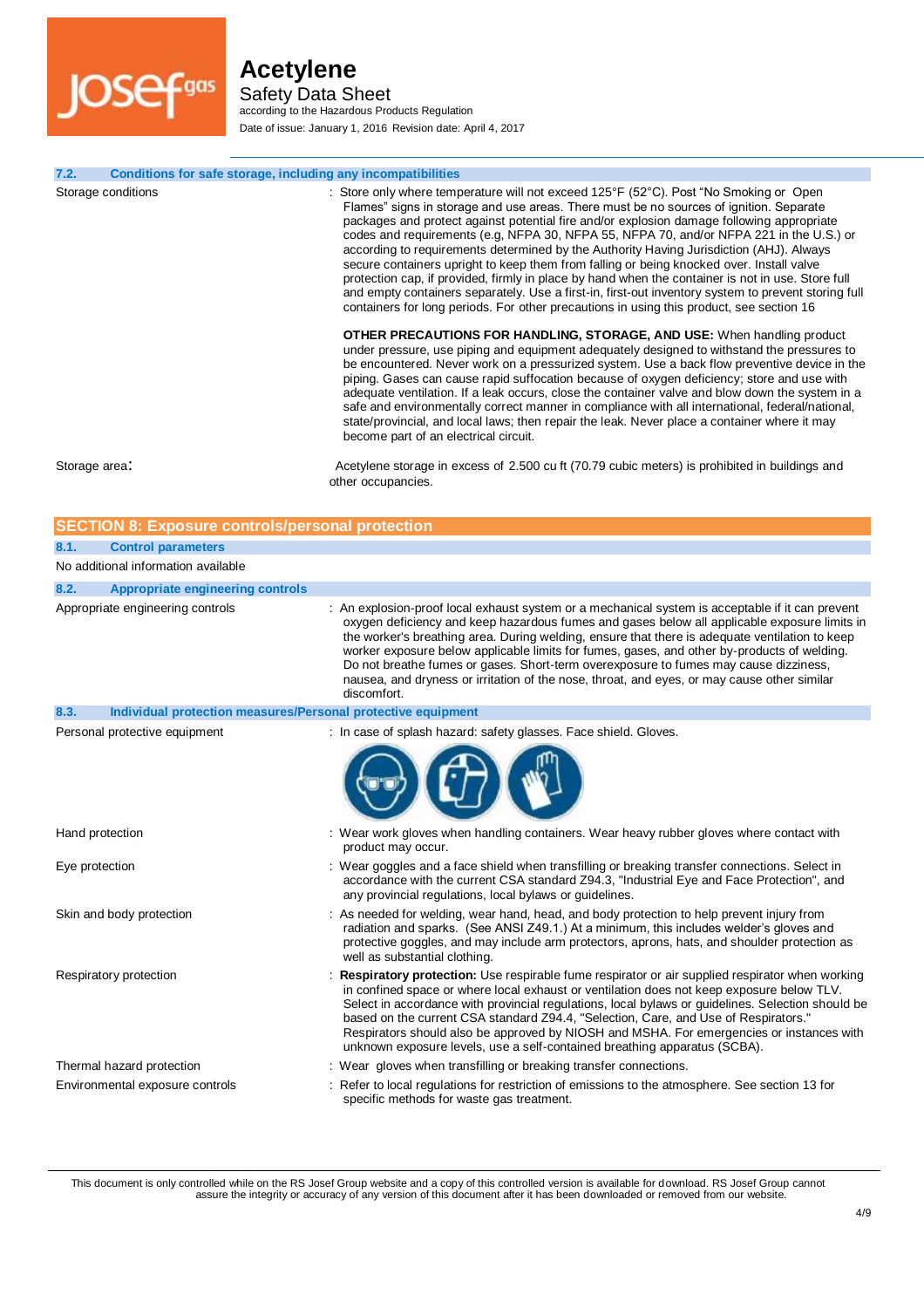

Safety Data Sheet according to the Hazardous Products Regulation Date of issue: January 1, 2016; Revision date: April 4, 2017

Other information : **Other protection :** Safety shoes for general handling at customer sites. Metatarsal shoes & cuffless trousers for cylinder handling at packaging and filling plants. Select in accordance with the current CSA standard Z195, "Protective Foot Wear", and any provincial regulations, local bylaws or guidelines. For working with flammable and oxidizing materials, consider the use of flame resistant anti-static safety clothing.

| <b>SECTION 9: Physical and chemical properties</b>            |                                                             |  |  |
|---------------------------------------------------------------|-------------------------------------------------------------|--|--|
| Information on basic physical and chemical properties<br>9.1. |                                                             |  |  |
| Physical state                                                | : Gas                                                       |  |  |
| Appearance                                                    | Colourless gas.                                             |  |  |
| Molecular mass                                                | 26 g/mol                                                    |  |  |
| Colour                                                        | Colourless.                                                 |  |  |
| Odour                                                         | Garlic like. Poor warning properties at low concentrations. |  |  |
| Odour threshold                                               | No data available                                           |  |  |
| рH                                                            | Not applicable.                                             |  |  |
| pH solution                                                   | No data available                                           |  |  |
| Relative evaporation rate (butylacetate=1)                    | No data available                                           |  |  |
| Relative evaporation rate (ether=1)                           | Not applicable.                                             |  |  |
| Melting point                                                 | $-82^{\circ}$ C                                             |  |  |
| Freezing point                                                | No data available                                           |  |  |
| Boiling point                                                 | $-75 °C$                                                    |  |  |
| Flash point                                                   | : -17 °C                                                    |  |  |
| Critical temperature                                          | : 36 $^{\circ}$ C                                           |  |  |
| Auto-ignition temperature                                     | 305 °C                                                      |  |  |
| Decomposition temperature                                     | 635 °C                                                      |  |  |
| Vapour pressure                                               | 4400 kPa                                                    |  |  |
| Vapour pressure at 50 °C                                      | No data available                                           |  |  |
| Critical pressure                                             | 6138 kPa                                                    |  |  |
| Relative vapour density at 20 °C                              | $0.00117 \, ( \geq 21.1 )$                                  |  |  |
| Relative density                                              | Not applicable.                                             |  |  |
| Relative density of saturated gas/air mixture                 | No data available                                           |  |  |
| Density                                                       | : $0.0012$ g/cm <sup>3</sup> (at 0 °C)                      |  |  |
| Relative gas density                                          | 0.9                                                         |  |  |
| Solubility                                                    | Water: 1185 mg/l                                            |  |  |
| Log Pow                                                       | 0.37                                                        |  |  |
| Log Kow                                                       | Not applicable.                                             |  |  |
| Viscosity, kinematic                                          | Not applicable.                                             |  |  |
| Viscosity, dynamic                                            | Not applicable.                                             |  |  |
| Viscosity, kinematic (calculated value) (40 °C)               | No data available                                           |  |  |
| Explosive properties                                          | Not applicable.                                             |  |  |
| Oxidizing properties                                          | : None.                                                     |  |  |
| Flammability                                                  | $: 2.5 - 100\%$ vol                                         |  |  |
|                                                               |                                                             |  |  |

| 9.2.<br><b>Other information</b>            |                                                                                |
|---------------------------------------------|--------------------------------------------------------------------------------|
| Minimum ignition energy                     | $: 0.017 \mathrm{mJ}$                                                          |
| Sublimation point                           | $.83.3 \degree$ C                                                              |
| Gas group                                   | : Dissolved gas                                                                |
| <b>SECTION 10: Stability and reactivity</b> |                                                                                |
| 10.1.<br><b>Reactivity</b>                  |                                                                                |
| Reactivity                                  | : No reactivity hazard other than the effects described in sub-sections below. |

RS Josef Group cannot assure the integrity or accuracy of any version of this document after it has been downloaded or removed from our website. 5/9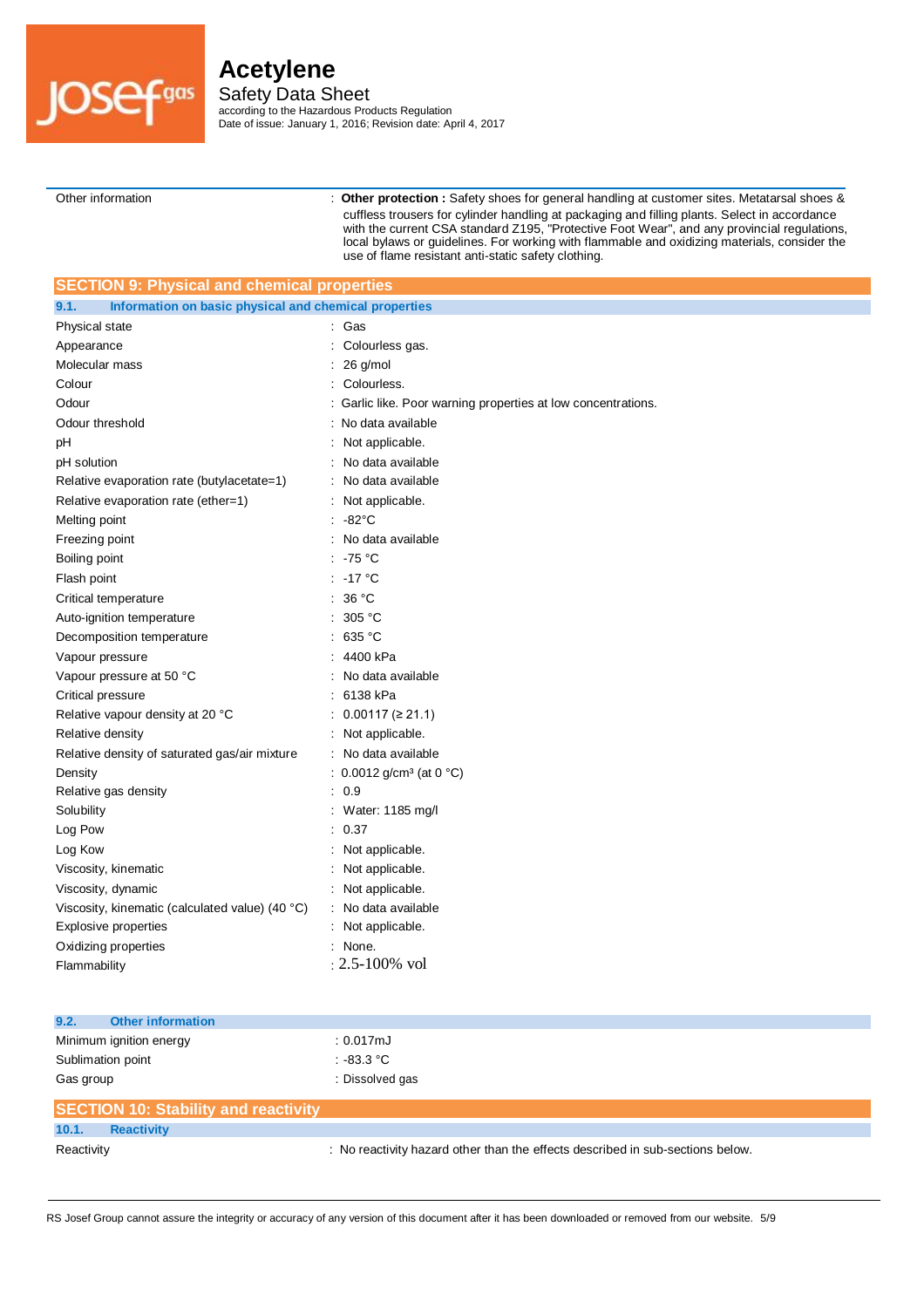

### **Acetylene** Safety Data Sheet

according to the Hazardous Products Regulation Date of issue: January 1, 2016; Revision date: April 10, 2017

| Chemical stability                 | Dissolved in a solvent supported in a porous mass. Stable under recommended handling and<br>storage conditions (see section 7).                                                                                                                                       |
|------------------------------------|-----------------------------------------------------------------------------------------------------------------------------------------------------------------------------------------------------------------------------------------------------------------------|
| Possibility of hazardous reactions | : May react explosively even in the absence of air. May decompose violently at high temperature<br>and/or pressure or in the presence of a catalyst. Can form explosive mixture with air. May react<br>violently with oxidants.                                       |
| Conditions to avoid                | : High temperature. High pressure. Keep away from heat/sparks/open flames/hot surfaces. - No<br>smokina.                                                                                                                                                              |
| Incompatible materials             | : Forms explosive acetylides with copper, silver and mercury. Do not use alloys containing more<br>than 65% copper. Air, Oxidiser. Do not use alloys containing more than 43% silver.                                                                                 |
| Hazardous decomposition products   | : Thermal decomposition or burning may produce carbon monoxide, carbon dioxide, and<br>hydrogen. The welding and cutting process may form reaction products such as carbon<br>monoxide and carbon dioxide. Other decomposition products of normal operation originate |

from the volatilization, reaction, or oxidation of the material being worked.

| <b>SECTION 11: Toxicological information</b>          |                                         |  |
|-------------------------------------------------------|-----------------------------------------|--|
| 11.1.<br>Information on toxicological effects         |                                         |  |
| Acute toxicity (oral)                                 | : Not classified                        |  |
| Acute toxicity (dermal)                               | Not classified                          |  |
| Acute toxicity (inhalation)                           | : Not classified                        |  |
| Skin corrosion/irritation                             | : Not classified                        |  |
| Serious eye damage/irritation                         | pH: Not applicable.<br>: Not classified |  |
|                                                       | pH: Not applicable.                     |  |
| Respiratory or skin sensitization                     | Not classified                          |  |
| Germ cell mutagenicity                                | Not classified                          |  |
| Carcinogenicity                                       | : Not classified                        |  |
| Reproductive toxicity                                 | Not classified                          |  |
| Specific target organ toxicity (single exposure)      | : Not classified                        |  |
| Specific target organ toxicity (repeated<br>exposure) | : Not classified                        |  |
| Aspiration hazard                                     | Not classified<br>٠                     |  |
| <b>Acetylene (74-86-2)</b>                            |                                         |  |
| Hydrocarbon                                           | Yes                                     |  |
|                                                       |                                         |  |
| <b>SECTION 12: Ecological information</b>             |                                         |  |
|                                                       |                                         |  |

| 12.1.<br><b>Toxicity</b>                      |                                                                                           |
|-----------------------------------------------|-------------------------------------------------------------------------------------------|
| Ecology - general                             | : No known ecological damage caused by this product.                                      |
| 12.2.<br><b>Persistence and degradability</b> |                                                                                           |
| <b>Acetylene (74-86-2)</b>                    |                                                                                           |
| Persistence and degradability                 | Will rapidly degrade by indirect photolysis in air. Will not undergo hydrolysis.          |
| 12.3.<br><b>Bioaccumulative potential</b>     |                                                                                           |
|                                               |                                                                                           |
| <b>Acetylene (74-86-2)</b>                    |                                                                                           |
| Log Pow                                       | 0.37                                                                                      |
| Log Kow                                       | Not applicable.                                                                           |
| Bioaccumulative potential                     | Not expected to bioaccumulate due to the low log Kow (log Kow $<$ 4). Refer to section 9. |

. RS Josef Group cannot assure the integrity or accuracy of any version of this document after it has been downloaded or removed from our website.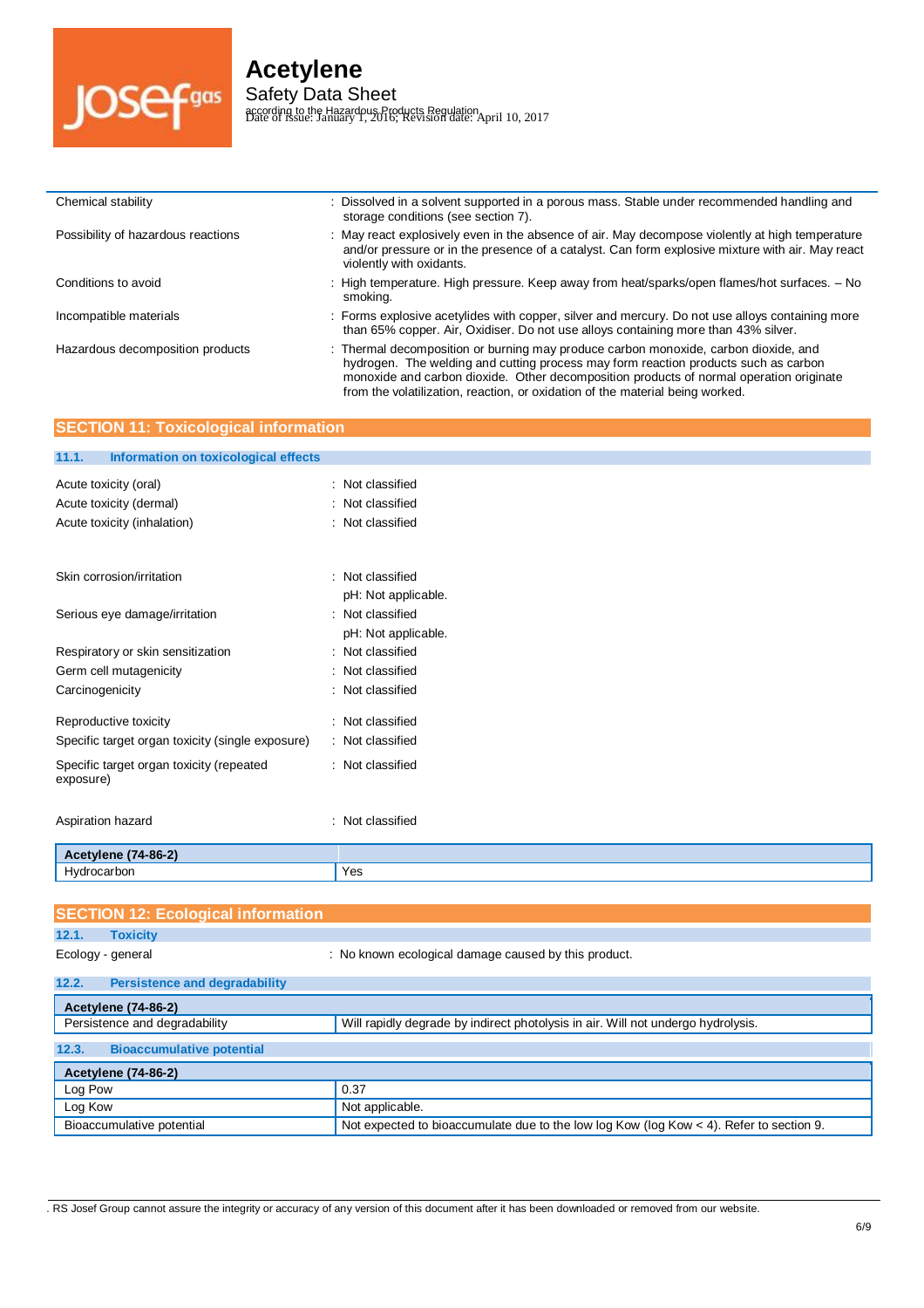

Safety Data Sheet

according to the Hazardous Products Regulation

Date of issue: January 1, 2016 Revision date: April 4, 2017

| <b>Mobility in soil</b><br>12.4.                                                           |                                                                                                                                                         |  |
|--------------------------------------------------------------------------------------------|---------------------------------------------------------------------------------------------------------------------------------------------------------|--|
| <b>Acetylene (74-86-2)</b>                                                                 |                                                                                                                                                         |  |
| Mobility in soil                                                                           | No data available.                                                                                                                                      |  |
| Log Pow                                                                                    | 0.37                                                                                                                                                    |  |
| Log Kow                                                                                    | Not applicable.                                                                                                                                         |  |
| Ecology - soil                                                                             | Because of its high volatility, the product is unlikely to cause ground or water pollution.                                                             |  |
|                                                                                            |                                                                                                                                                         |  |
| 12.5.<br><b>Other adverse effects</b>                                                      |                                                                                                                                                         |  |
| Effect on the ozone layer                                                                  | : No known effects from this product                                                                                                                    |  |
| Effect on global warming                                                                   | : No known effects from this product                                                                                                                    |  |
| <b>SECTION 13: Disposal considerations</b>                                                 |                                                                                                                                                         |  |
| 13.1.<br><b>Disposal methods</b>                                                           |                                                                                                                                                         |  |
| Waste disposal recommendations                                                             | : Dispose of contents/container in accordance with local/regional/national/international<br>regulations. Contact supplier for any special requirements. |  |
| <b>SECTION 14: Transport information</b>                                                   |                                                                                                                                                         |  |
| 14.1.<br><b>Basic shipping description</b>                                                 |                                                                                                                                                         |  |
| In accordance with TDG                                                                     |                                                                                                                                                         |  |
| <b>TDG</b>                                                                                 |                                                                                                                                                         |  |
|                                                                                            |                                                                                                                                                         |  |
| UN-No. (TDG)                                                                               | : UN1001                                                                                                                                                |  |
| <b>TDG Primary Hazard Classes</b>                                                          | : 2.1 - Class 2.1 - Flammable Gas.                                                                                                                      |  |
| Proper shipping name                                                                       | : ACETYLENE, DISSOLVED                                                                                                                                  |  |
|                                                                                            |                                                                                                                                                         |  |
| Explosive Limit and Limited Quantity Index                                                 | $\therefore$ 0                                                                                                                                          |  |
| Passenger Carrying Ship Index                                                              | $: 75$ kg                                                                                                                                               |  |
| Passenger Carrying Road Vehicle or Passenger : Forbidden<br>Carrying Railway Vehicle Index |                                                                                                                                                         |  |
| 14.3.<br>Air and sea transport                                                             |                                                                                                                                                         |  |
| <b>IMDG</b>                                                                                |                                                                                                                                                         |  |
| UN-No. (IMDG)                                                                              | :1001                                                                                                                                                   |  |
|                                                                                            |                                                                                                                                                         |  |
| Proper Shipping Name (IMDG)                                                                | : ACETYLENE, DISSOLVED                                                                                                                                  |  |
| Class (IMDG)                                                                               | : 2 - Gases                                                                                                                                             |  |
| MFAG-No                                                                                    | : 116                                                                                                                                                   |  |
| <b>IATA</b>                                                                                |                                                                                                                                                         |  |
| UN-No. (IATA)                                                                              | :1001                                                                                                                                                   |  |
| Proper Shipping Name (IATA)                                                                | : Acetylene, dissolved                                                                                                                                  |  |
| Class (IATA)                                                                               | $\cdot$ 2                                                                                                                                               |  |
| <b>SECTION 15: Regulatory information</b>                                                  |                                                                                                                                                         |  |
| <b>15.1. National regulations</b>                                                          |                                                                                                                                                         |  |
| <b>Acetylene (74-86-2)</b>                                                                 |                                                                                                                                                         |  |
| Listed on the Canadian DSL (Domestic Substances List)                                      |                                                                                                                                                         |  |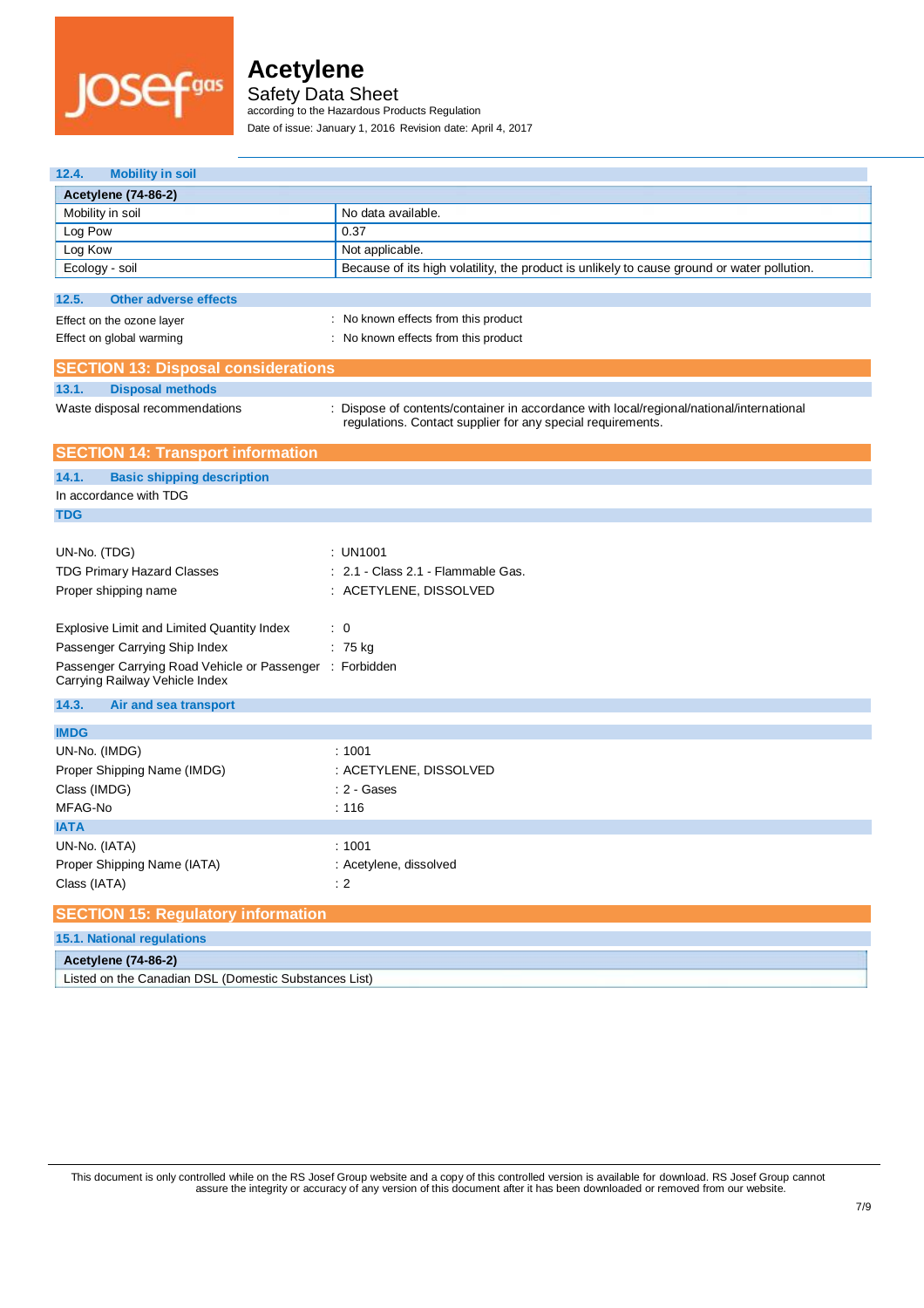

Safety Data Sheet according to the Hazardous Products Regulation Date of issue: January 1, 2016 Revision date: April 4, 2017

#### **15.2. International regulations**

| 15.2. International regulations                                                                                                                                                                                                                                                                                                                                                                                                                                                                                                                                                                                                                                                                                                                                   |                                                                                                                                                                                                                                                                                                                                                                                                                                                                                                                                                                                                          |  |  |
|-------------------------------------------------------------------------------------------------------------------------------------------------------------------------------------------------------------------------------------------------------------------------------------------------------------------------------------------------------------------------------------------------------------------------------------------------------------------------------------------------------------------------------------------------------------------------------------------------------------------------------------------------------------------------------------------------------------------------------------------------------------------|----------------------------------------------------------------------------------------------------------------------------------------------------------------------------------------------------------------------------------------------------------------------------------------------------------------------------------------------------------------------------------------------------------------------------------------------------------------------------------------------------------------------------------------------------------------------------------------------------------|--|--|
| <b>Acetylene (74-86-2)</b>                                                                                                                                                                                                                                                                                                                                                                                                                                                                                                                                                                                                                                                                                                                                        |                                                                                                                                                                                                                                                                                                                                                                                                                                                                                                                                                                                                          |  |  |
| Listed on the AICS (Australian Inventory of Chemical Substances)<br>Listed on IECSC (Inventory of Existing Chemical Substances Produced or Imported in China)<br>Listed on the EEC inventory EINECS (European Inventory of Existing Commercial Chemical Substances)<br>Listed on the Japanese ENCS (Existing & New Chemical Substances) inventory<br>Listed on the Korean ECL (Existing Chemicals List)<br>Listed on NZIoC (New Zealand Inventory of Chemicals)<br>Listed on PICCS (Philippines Inventory of Chemicals and Chemical Substances)<br>Listed on the United States TSCA (Toxic Substances Control Act) inventory<br>Listed on INSQ (Mexican national Inventory of Chemical Substances)<br>Listed on CICR (Turkish Inventory and Control of Chemicals) |                                                                                                                                                                                                                                                                                                                                                                                                                                                                                                                                                                                                          |  |  |
|                                                                                                                                                                                                                                                                                                                                                                                                                                                                                                                                                                                                                                                                                                                                                                   |                                                                                                                                                                                                                                                                                                                                                                                                                                                                                                                                                                                                          |  |  |
| <b>SECTION 16: Other information</b><br>Date of issue                                                                                                                                                                                                                                                                                                                                                                                                                                                                                                                                                                                                                                                                                                             | 01/01/16<br>÷                                                                                                                                                                                                                                                                                                                                                                                                                                                                                                                                                                                            |  |  |
| Revision date                                                                                                                                                                                                                                                                                                                                                                                                                                                                                                                                                                                                                                                                                                                                                     | 05/29/2017                                                                                                                                                                                                                                                                                                                                                                                                                                                                                                                                                                                               |  |  |
| Training advice<br>Other information                                                                                                                                                                                                                                                                                                                                                                                                                                                                                                                                                                                                                                                                                                                              | : Ensure operators understand the flammability hazard.<br>When using this product in welding and cutting, read and understand the manufacturer's<br>instructions and the precautionary label on the product. Ask your welding products supplier<br>for a copy of RS Josef Group's free safety booklet, P-2035, Precautions and Safe Practices<br>for Gas                                                                                                                                                                                                                                                 |  |  |
|                                                                                                                                                                                                                                                                                                                                                                                                                                                                                                                                                                                                                                                                                                                                                                   | Welding, Cutting, and Heating, and for other manufacturers' safety publications. For a detailed<br>treatment, get ANSI Z49.1, Safety in Welding, Cutting, and Allied Processes, published by the<br>American Welding Society (AWS), www.aws.org. Order AWS documents from Global<br>Engineering Documents, global.ihs.com. Arcs and sparks can ignite combustible materials.<br>Prevent fires. Refer to NFPA 51B, Standard for Fire Prevention During Welding, Cutting, and<br>Other Hotwork. Do not strike an arc on the container. The defect produced by an arc burn may<br>lead to container rupture |  |  |
|                                                                                                                                                                                                                                                                                                                                                                                                                                                                                                                                                                                                                                                                                                                                                                   | Fumes and gases produced during welding and cutting processes can be dangerous to your<br>health and may cause serious lung disease. KEEP YOUR HEAD OUT OF FUMES. DO NOT<br>BREATHE FUMES AND GASES. Use enough ventilation, local exhaust, or both to keep fumes<br>and gases from your breathing zone and the general area. Short-term overexposure to fumes<br>may cause dizziness, nausea, and dryness or irritation of the nose, throat, and eyes; or may<br>cause other similar discomfort. Contaminants in the air may add to the hazard of fumes and<br>gases                                    |  |  |

When you mix two or more chemicals, you can create additional, unexpected hazards. Obtain and evaluate the safety information for each component before you produce the mixture. Consult an industrial hygienist or other trained person when you evaluate the end product. Before using any plastics, confirm their compatibility with this product

RS Josef Group asks users of this product to study this SDS and become aware of the product hazards and safety information.